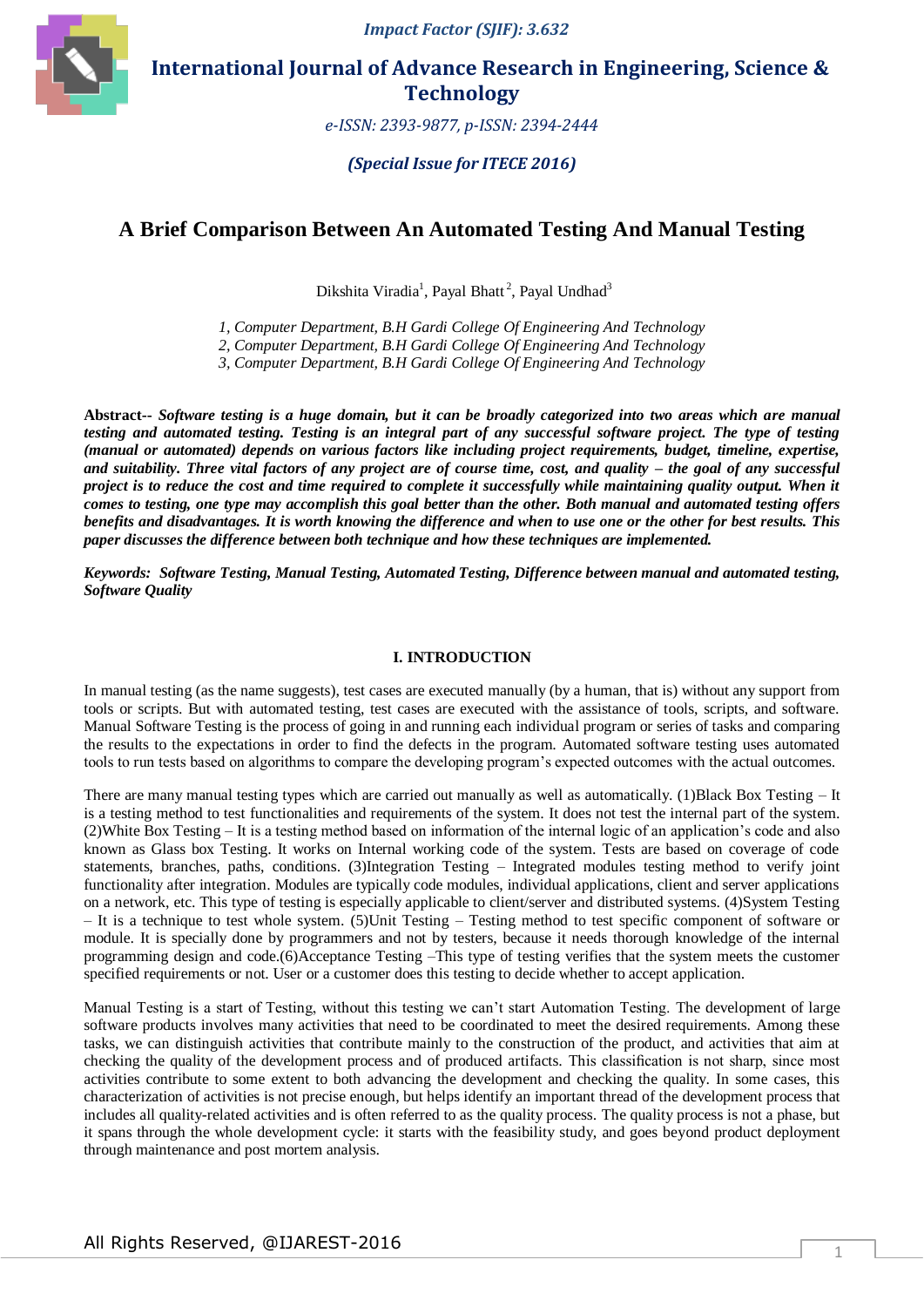Automation Testing is a continuous part of Manual Testing. Advances in technology, such as networking and parallel processing, have enabled the development of distributed and concurrent systems. Most of these systems consist of subsystems, which can be independent or autonomous. In some cases, there is a need to allow a subsystem, who is sending a message, to continue with its tasks without waiting to determine what happened to the message. All these give the whole system an asynchronous characteristic. Testing and validation of asynchronous systems is challenging. In particular, automated testing tools need to deal with practical implementation challenges. For example, perfect communication channels (without losses or delays) used in the theory is not present in real systems. Therefore, testing tools need to handle systems with imperfect channels. In the same way, if some subsystems rely on external choices, tools for testing those subsystems need to handle non-determinism.

Our practical approach aims to make testing theory accessible to practitioners. To address this goal we bring the system under test (SUT) and the testing tool to work together in an on-line approach. Although this approach is present at some extent in available tools, we have extended capabilities already present in these tools to make this approach to work in black-box testing environments. This is we deal mostly with available interfaces rather than internal workings of the system. Second, we extend existing tools to implement theoretical knowledge on how to handle asynchronous communications. We deal not only with communication delays but also communication losses which are less common in the literature.

The rest of this paper is organised as follows. In section 2 we describe quality process of manual testing which is having functional testing, integration testing and module testing. Then, section 3 describes automated software testing process. Section 4 concludes the paper and identifies relevant problems of both these testing approaches.

### **II. QUALITY PROCESS OF MANUAL TESTING**

The quality process involves many activities that can be grouped in five main classes: planning and monitoring, verification of specifications, test case generation, test case execution and software validation, and process improvement. Planning and monitoring activities aim at steering the quality activities towards a product that satisfies the initial quality requirements.

Test cases are usually generated from specifications, and are integrated with information from the application environment, development technology, and code coverage. The application environment and development technology can provide information on common faults and risks. Test cases might and should be generated as soon as the corresponding specifications are available. Early test case generation has the obvious advantage of alleviating scheduling problems: tests can be generated in parallel with development activities, and thus be excluded from critical paths. Early generation of test cases has also the important side effect of helping validate specifications. Experience shows that many specification errors are easier to detect early than during design or validation.

Testing can reveal many kinds of failures, but may not be adequate for others, and thus it should be complemented with alternative validation activities.

#### **2.1 Functional Testing**

Modern general-purpose functional testing approaches include category partition, combinatorial, and catalog-based testing. Category partition testing applies to specifications expressed in natural language and consists of three main steps. We start decomposing the specification into independently testable features: the test designer identifies specification items that can be tested independently, and identifies parameters and environment elements that determine the behavior of the considered feature (categories). For example, if we test a Web application, we may identify the catalog handler functionality as an independently testable feature. The following excerpt of a specification determines the production and the sale of items on the basis of the sales and the stock in the last sale period:

The production of an item is suspended if in the last sales period the number of orders falls below a given threshold t1 or if it falls below a threshold  $t2 > t 1$  and the amount in stock is above a threshold s2. An item is removed from the catalog if it is not in production, the amount of orders in the previous period remains below t1 and the amount in stock falls below a threshold  $s1 \leq s2$ . The production of an item in the catalog is resumed if the amount of orders in the former period is higher than t2 and the amount in stock is less than s1.

Items that are also sold in combination with other items are handled jointly with the assembled items, i.e., the production is not suspended if one of the assembled items is still in production, despite the sales and the stock of the considered item, and similarly it is kept in the catalog even if eligible for withdraw, if the assembled items are kept in the catalog. The amount in stock cannot exceed the maximum capacity for each item.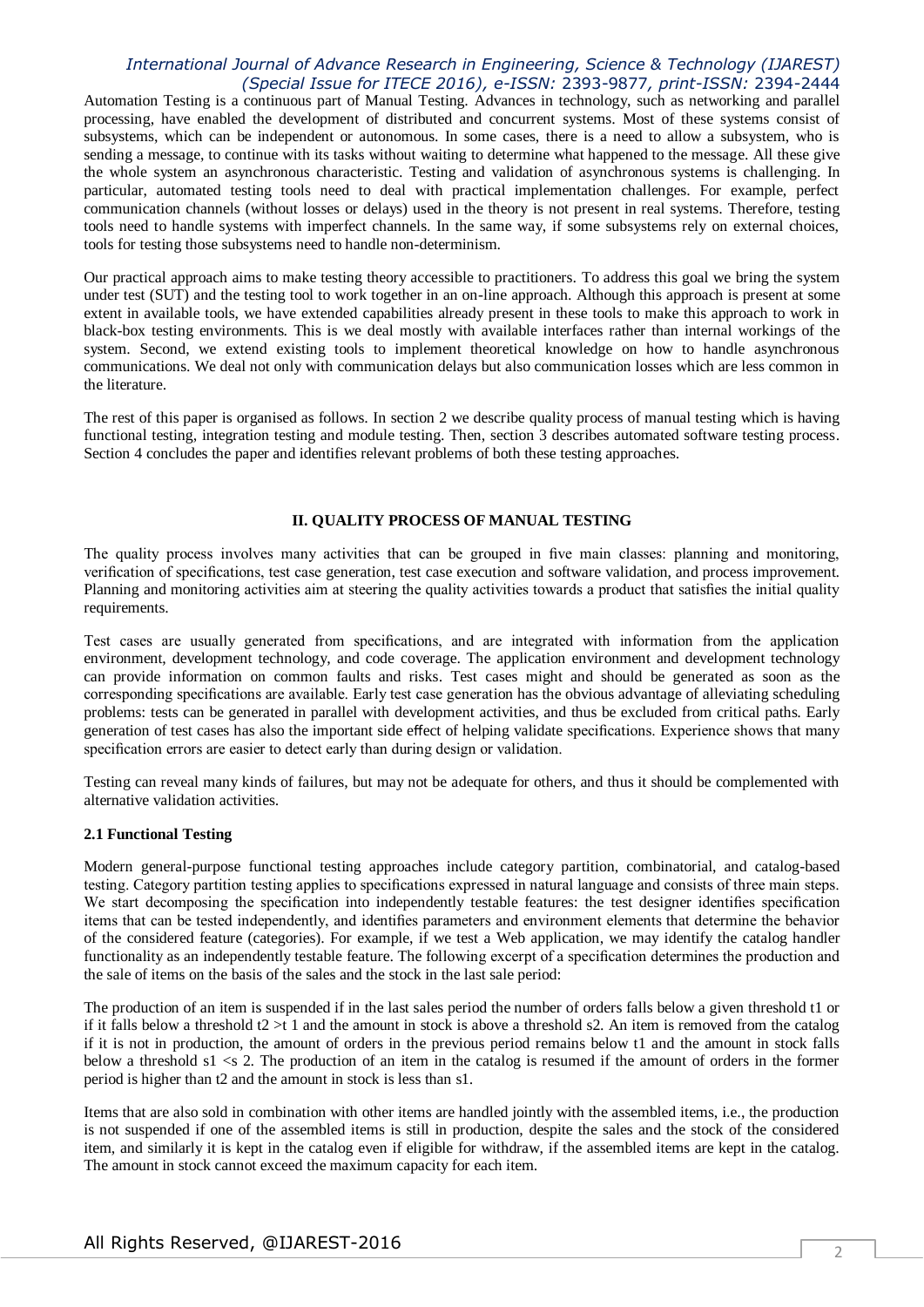From the informal specification, we can assume the following categories that influence the behavior of the functionality: number of orders in the last period, amount in stock, type and status of the item, status of assembled items.

Then we identify relevant values: the test designer selects a set of representative classes of values (choices) for each parameter characteristic. Values are selected in isolation, independently of other parameter characteristics. For example, Figure 1 shows a possible set of choices for the categories extracted from the specification of the catalog handler. We notice that choices are not always individual values, but in general indicate classes of homogeneous values.

When selecting choices, test designers have to refer to normal values as well as boundary and error values, i.e., values on the borderline between different classes (e.g., zero, or the values of the thresholds for the number of orders or the amount in stock that are relevant for the considered case.) In the end, we generate test case specifications: test case specifications can straightforwardly be generated as combinations of the choices identified in the above steps.

Unfortunately, the mere combination of all possible choices produces extremely large test suites. For example, the simple set of choices of Table 1 produces more than 1,000 combinations. Moreover, many combinations may make little or no sense. For example, combining individual items with different status of assembled items makes no sense, or test designers may decide to test only once the boundary cases.

| orders in the period | amount in stock      | status of the item                |
|----------------------|----------------------|-----------------------------------|
| $0$ [single]         | $0$ [single]         | in production                     |
| $<$ t 1              | $\leq$ s 1           | in catalog                        |
| t1 [single]          | s1 [single]          | not available [error]             |
| $<$ t 2              | $\leq$ s 2           | status of assembled item          |
| $t2$ [single]        | s2 [single]          | in production [if assemble]       |
| $>t$ 2               | $\leq$ s max         | in catalog [if assemble]          |
| >> t2                | s_max [single]       | not available[if assemble][error] |
| type of item         | $\geq$ s max [error] | individual assembled              |

### *Table 1.Category partition testing*

Table 1 is category partition testing: A simple example of categories, choices and constraints for the example catalog handler. The choices for each category are listed in the corresponding columns. Constraints are shown in square brackets.

However, in other cases, choices are not naturally constrained, and the amount of test cases generated by considering all possible combinations of choices may exceed the budget allocated for testing.

### **2.2 Module Testing**

Modules or components are first verified in isolation usually by the developers themselves who check that the single modules behave as expected (module testing). Thorough module testing is important to identify and remove faults that otherwise can be difficult to identify and expensive to remove in later development phases. Module testing includes both functional and structural testing. Functional test cases can be derived from module specifications using an appropriate functional or module-based testing technique, like the ones outlined in the previous section.

Structural testing complements functional testing by covering the structure of the code and thus coping with cases not included in functional testing.

Structural testing is often applied at two stages: first programmers measure the code coverage with simple coverage tools that indicate the amount of covered code and highlight the uncovered elements of the code, and then generate test cases that traverse uncovered elements. Coverage may be measured by taking into account different elements of the code. The simplest coverage criterion focuses on statements, and measures the percentage of statements executed by the test cases. Branch and condition coverage criteria measure the amount of branches or conditions exercised by the tests. Path coverage criteria measure the amount of paths covered by the tests. Different path coverage criteria can be identified based on the way paths are selected. Additional criteria refer to flow of data.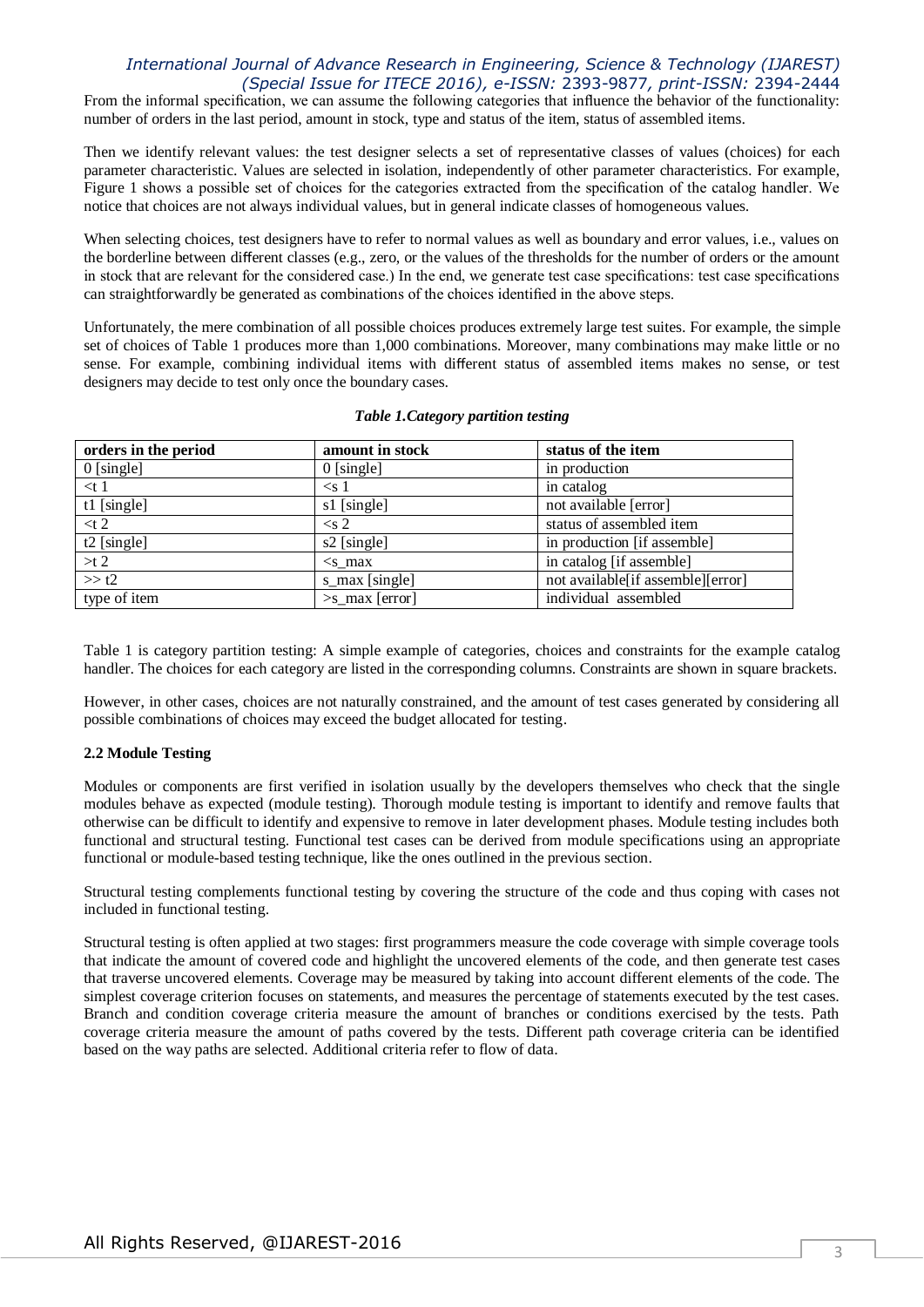

*Figure 1. Development and testing phases in the V model*

### **2.3 Integration and Component-based Testing**

The quality of single modules is necessary but not sufficient enough to guarantee the quality of the final system. The failure of low quality modules fatally leads to system failures that are often difficult to diagnose, and hard and expensive to remove. Unfortunately, many subtle failures are caused by unexpected interactions among well-designed modules.

Integration faults are ultimately caused by incomplete specifications or faulty implementations of interfaces, resource usage, or required properties. Unfortunately, it may be difficult or cost-ineffective to specify all module interactions completely. Integration faults can come from many causes:

- Inconsistent interpretation of parameters or values.
- Violations of value domains or of capacity/size.
- Side effects on parameters or resources, as can happen when modules use resources not explicitly mentioned in their interfaces.
- Missing or misunderstood functionality which can happen when incomplete specifications are badly interpreted.
- Non-functional problems, which derive from under specified non-functional properties like performances.

Integration testing deals with many communicating modules. Big bang testing, which waits until all modules are integrated, is rarely effective, since integration faults may hide across different modules and remain uncaught, or may manifest in failures much later than when they occur, thus becoming difficult to localize and remove. Most integration testing strategies suggest testing integrated modules incrementally. Integration strategies can be classified as structural and feature-driven. Structural strategies define the order of integration according to the design structure and include bottom-up and top-down approaches, and their combination, which is sometimes referred to as sandwich or backbone strategy. They consist in integrating modules according to the use/include relation, starting from the top, the bottom or both sides, respectively.

Feature-driven strategies define the order of integration according to the dynamic collaboration patterns among modules, and include thread and critical module strategies. Thread testing suggests integrating modules according to threads of execution that correspond to system features. Critical module testing integrates modules according to the associated risk factor that describes the criticality of modules.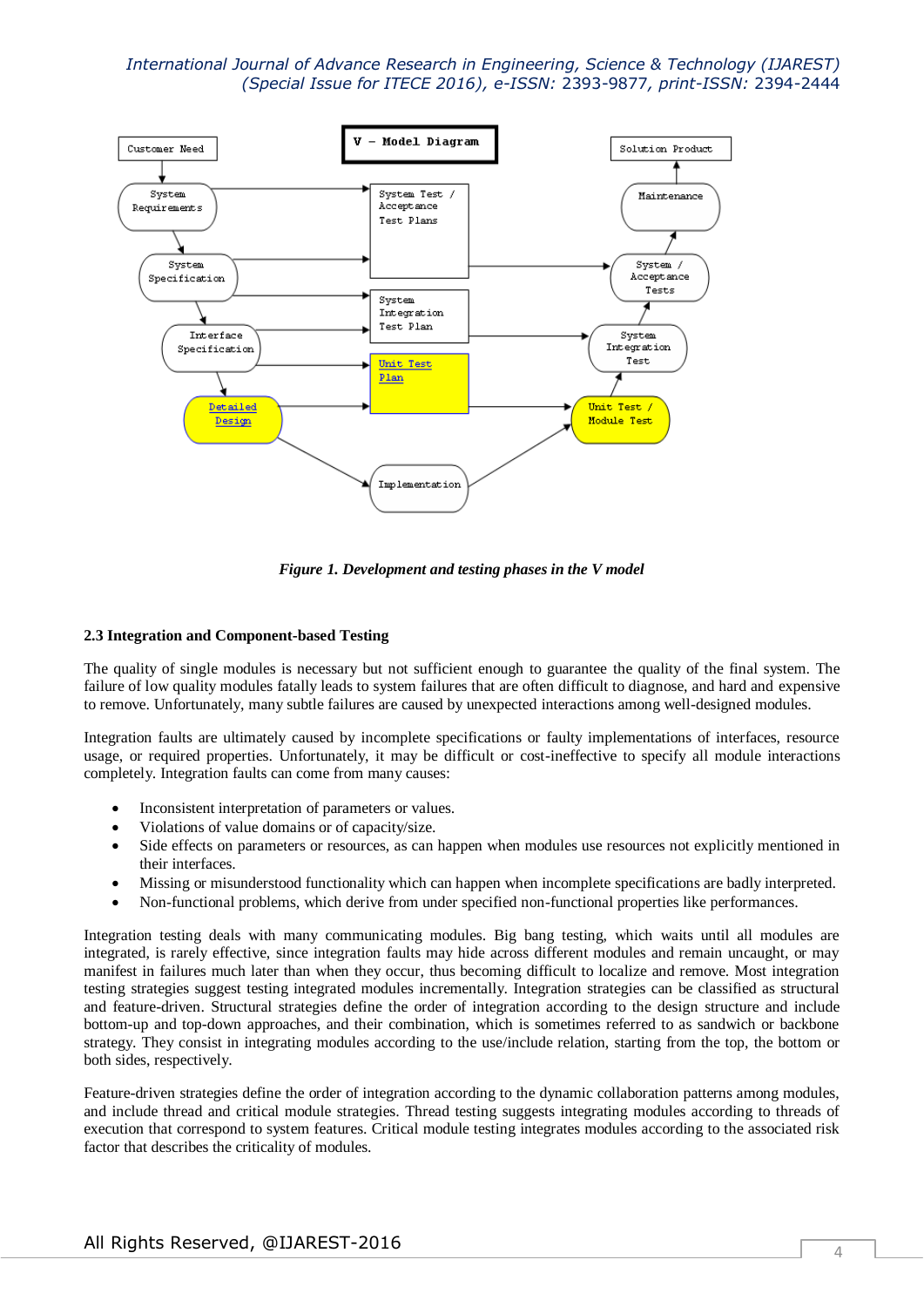Feature-driven test strategies better match development strategies that produce early executable systems, and may thus benefit from early user feedback, but they usually require more complex planning and management than structural strategies. Thus, they are preferable only for large systems, where the advantages overcome the extra costs.

#### **III. AUTOMATED TESTING PROCESS**

The objective of automated testing is to simplify as much of the testing effort as possible with a minimum set of scripts. If unit testing consumes a large percentage of a quality assurance (QA) team's resources, for example, then this process might be a good candidate for automation. Automated testing tools are capable of executing tests, reporting outcomes and comparing results with earlier test runs. Tests carried out with these tools can be run repeatedly, at any time of day.

The method or process being used to implement automation is called a test automation framework. Several frameworks have been implemented over the years by commercial vendors and testing organizations. Automating tests with commercial off-the-shelf (COTS) or open source software can be complicated, however, because they almost always require customization.

Question is which Test Cases to Automate? Test cases to be automated can be selected using the following criteria:

- High Risk Business Critical test cases
- Test cases that are executed repeatedly
- Test Cases that is very tedious or difficult to perform manually
- Test Cases which are time consuming



*Figure 2.Phases of automated testing process*

#### **3.1 Test Tool Selection**

Test Tool selection largely depends on the technology the Application Under Test is built on. For instance QTP does not support Informatica. So QTP cannot be used for testing Informatica applications.

**Automation tool:** QTP: HP's Quick Test Professional (now known as HP Functional Test) is the market leader in Functional Testing Tool. The tool supports plethora of environments including SAP , Java , Delphi amongst others. QTP can be used in conjunction with Quality Center which is a comprehensive Test Management Tool. Know is light tool which can be recommended for web or client/server applications.

#### **3.2 Define the Scope of Automation**

Scope of automation is the area of your Application under Test which will be automated. Following points help determine scope:

- Feature that are important for the business
- Scenarios which have large amount of data
- Common functionalities across applications
- Technical feasibility
- Extent to which business components are reused
- Complexity of test cases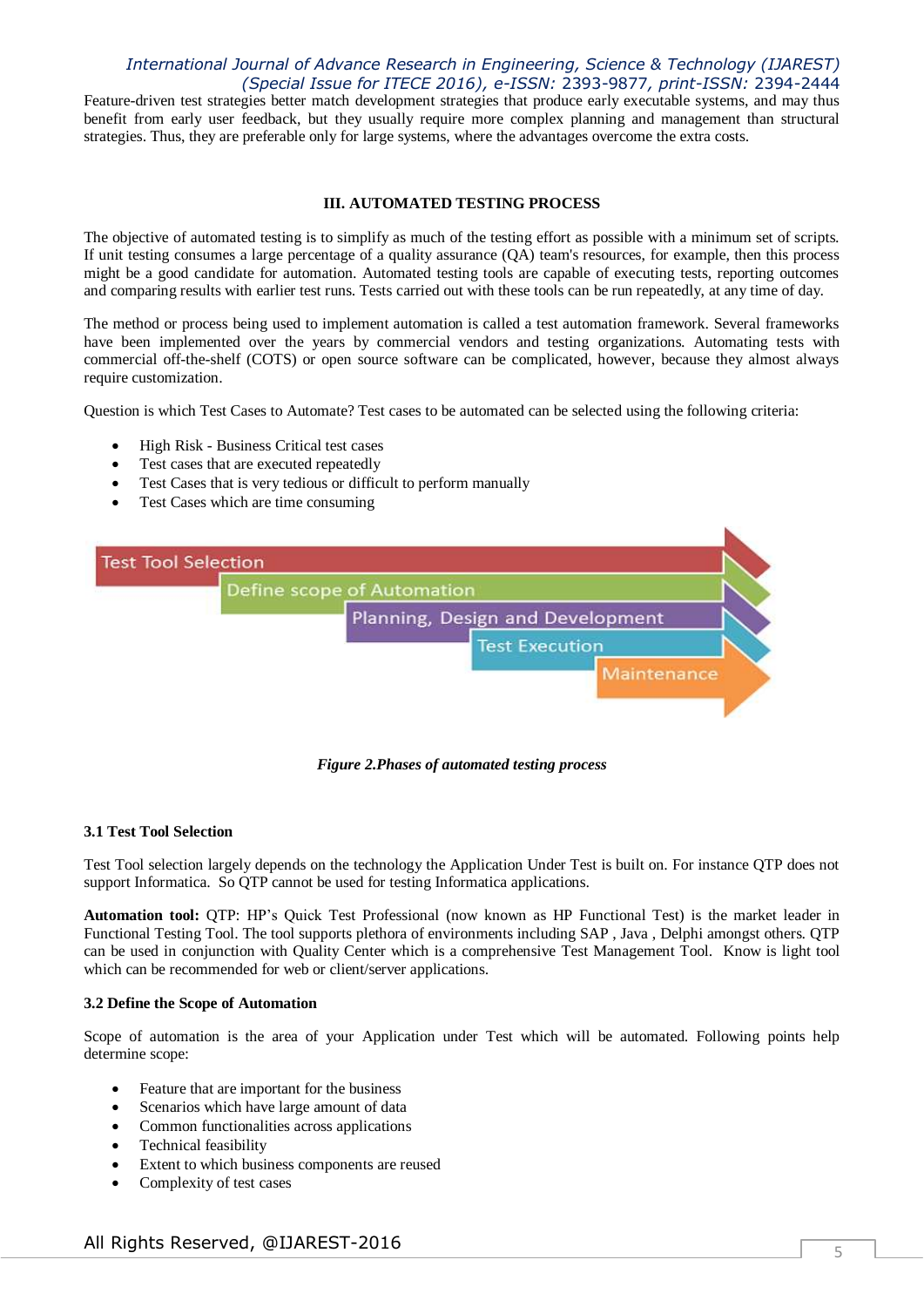Ability to use the same test cases for cross browser testing

### **3.3 Planning, Design and Development**

During this phase you create Automation strategy  $\&$  plan, which contains following details-

- Automation tools selected
- Framework design and its features
- In-Scope and Out-of-scope items of automation
- Automation test bed preparation
- Schedule and Timeline of scripting and execution
- Deliverables of automation testing

### **3.4 Test Execution**

Automation Scripts are executed during this phase. The scripts need input test data before there are set to run. Once they are executed, they provide detailed test reports.

Execution can be performed using the automation tool directly or through the Test Management tool which will invoke the automation tool.

Example: Quality center is the Test Management tool which in turn it will invoke QTP for execution of automation scripts. Scripts can be executed in a single machine or a group of machines.

### **3.5 Maintenance**

As new functionalities are added to the System Under Test with successive cycles, Automation Scripts need to be added, reviewed and maintained for each release cycle. Maintenance becomes necessary to improve effectiveness of Automation Scripts.

### **3.6 The model**

SmartMBT takes as input a labelled transition system that specifies the behaviour of a software system. The testing process is driven by the model. The model provides the testing tool with a set of enabled actions calculated from its current state. Usually, every action in a LTS model will be available for execution sometime. There exist observable actions, which the SUT executes independently, usually in response to other actions. These actions should not be executed by the testing environment, therefore should not be included in any set of enabled actions. However, they should be part of the model because they actually update the state of the SUT (and of the model). We included a mechanism that allows the modeller to tag observable actions, and the tool to recognise them.

### **3.6.1 The Generator Module**

The generator module represents most of the normal workings of the SmartMBT tool. It gets from the model the set of enabled actions in the current state, picks one (or let the tester pick one) randomly and simulate its execution over the SUT updating the state of the system in the model. If linked to the SUT, this module also sends the chosen action through the communication channel firing its execution into the SUT. In our implementation, this module corresponds to the generator algorithm and has access only to controllable actions. This is, in a given state of the system it can choose randomly (or in a user driven way) among enabled actions tagged as controllable. In general, this component stops its execution if no enabled actions are provided by the model. In asynchronous systems, it can happen that on a defined state, no controllable actions are enabled but observable actions are still pending of execution. Our generator module remains in a "waiting" state when this case arises. The module only stops its execution if no actions, nor controllable neither observable, are enabled on a defined state.

### **3.6.2 The Observer Module**

This module is completely new in the testing tool. It has the ability to observe which (observable) actions have been executed in the SUT, usually in response of actions executed by the generator. This module implements our execution observer algorithm. It runs into a separate thread and is activated each time an action comes through the communication channel. Controllable actions are discarded because the generator retains the responsibility of updating the state of the model in this case. Observable actions are processed exactly as per algorithm.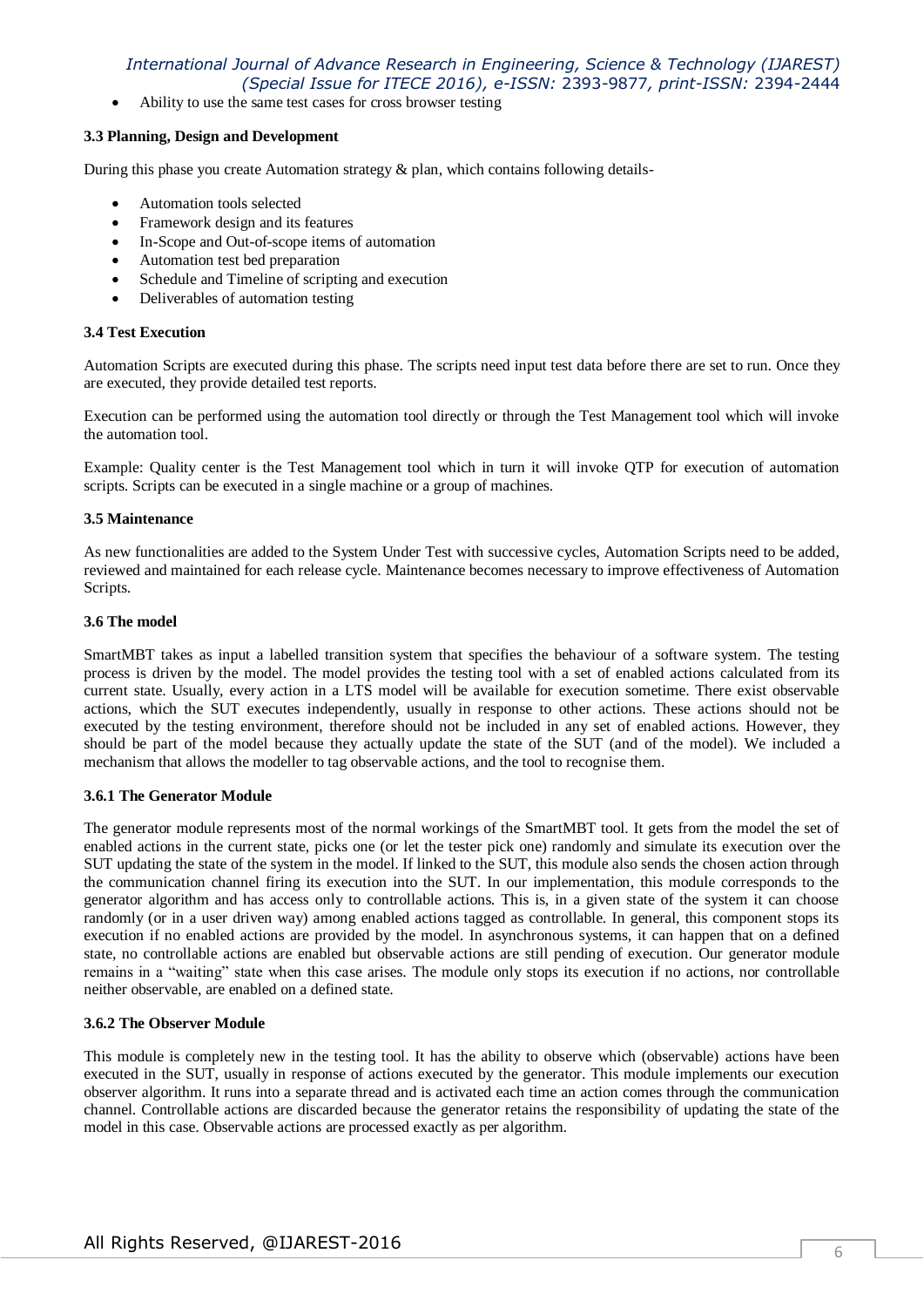### **IV. CONCLUSION**

We have analysed that manual testing is time consuming and tedious since test cases are generated and executed by human resources, so it is very slow and tedious. It requires investment for human resources. It is less reliable as test case may not be performed with precision because of human error. This is random testing technique to find the bugs .It is not expensive but considered as low quality and gives low accurate result.

While automated testing runs test cases significantly faster than human resource. It requires investment for testing tool. It is reliable as it precisely performs same operation each time they are run. This technique performs testing through running scripts. It is expensive but gives high quality and more accurate result.

Software testing has been an active research area for many decades, and today quality engineers can benefit from many results, tools and techniques. So far, research on testing theory produced mostly negative results that indicate the limits of the discipline, but call for additional study. We still lack a convincing framework for comparing different criteria and approaches. Available testing techniques are certainly useful, but not completely satisfactory yet. We need more techniques to address new programming paradigms and application domains, but more important, we need better support for test automation.

### **References**

[1] Luciano Baresi, Mauro Pezz`,An Introduction to Software Testing, Electronic Notes in Theoretical Computer Science 148 (2006) ,99-106,2005.

[2] Percy Pari Salas, Padmanabhan Krishnan, Automated Software Testing of Asynchronous Systems, Electronic Notes in Theoretical Computer Science 253 (2009),11-12,2009.

[3] I. Bhandari, M. J. Halliday, J. Chaar, K. Jones, J. Atkinson, C. Lepori-Costello, P. Y. Jasper, E. D. Tarver, C. C.Lewis, and M. Yonezawa. In-process improvement through defect data interpretation. The IBM System Journal, 33(1):182–214, 1994.

[4] B. W. Boehm. Software Engineering Economics. Prentice Hall, Englewood Cliffs, NJ, 1981.

[5] J.K. Chaar, M.J. Halliday, I.S. Bhandari, and R. Chillarege. In-process evaluation for software inspection and test. IEEE Transactions on Software Engineering, 19(11):1055–1070, November 1993.

[6] D. M. Cohen, S. R. Dalal, M. L. Fredman, and G. C. Patton. The AETG system: An approach to testing based on combinatiorial design. IEEE Transactions on Software Engineering, 23(7):437–444, July 1997.

[7] P. G. Frankl and O. Iakounenko. Further empirical studies of test effectiveness. In Proceedings of the ACM SIGSOFT 6th International Symposium on the Foundations of Software Engineering (FSE-98), volume 23, 6 of Software Engineering Notes, pages 153–162, New York, Nov. 3–5 1998. ACM Press.

[8] T. Graves, M. J. Harrold, J.-M. Kim, A. Porter, and G. Rothermel. An empirical study of regression test selection techniques. In Proceedings of the 20th International Conference on Software Engineering, pages 188–197. IEEE Computer Society Press, April 1998.

[9] P. A. Hausler, R. C. Linger, and C. J. Trammell. Adopting cleanroom software engineering with a phased approach. IBM Systems Journal, March 1994.

[10] Independent Assesment Team. Mars program independent assessment team summary report. Technical report, 2000.

[11] A. Jaaksi. Assessing software projects: Tools for business owners. In Proceedings of the 9th European Software Engineering Conference held jointly with 10th ACM SIGSOFT International Symposium on Foundations of Software Engineering (ESEC/FSE 2003), pages 15–18. ACM Press, September 2003.

[12] Henniger, O., On test case generation from asynchronously communicating state machines, in: Proceedings of the 10th International Workshop on Testing of Communicating Systems, Cheju Island, South Korea, 1997.

[13] Herbreteau, F., G. Sutre and T. Q. Tran, Unfolding concurrent well-structured transition systems, in: O. Grumberg and M. Huth, editors, Proc. of the 13th Int. Conf. on Tools and Algorithms for the Construction and Analysis of Systems